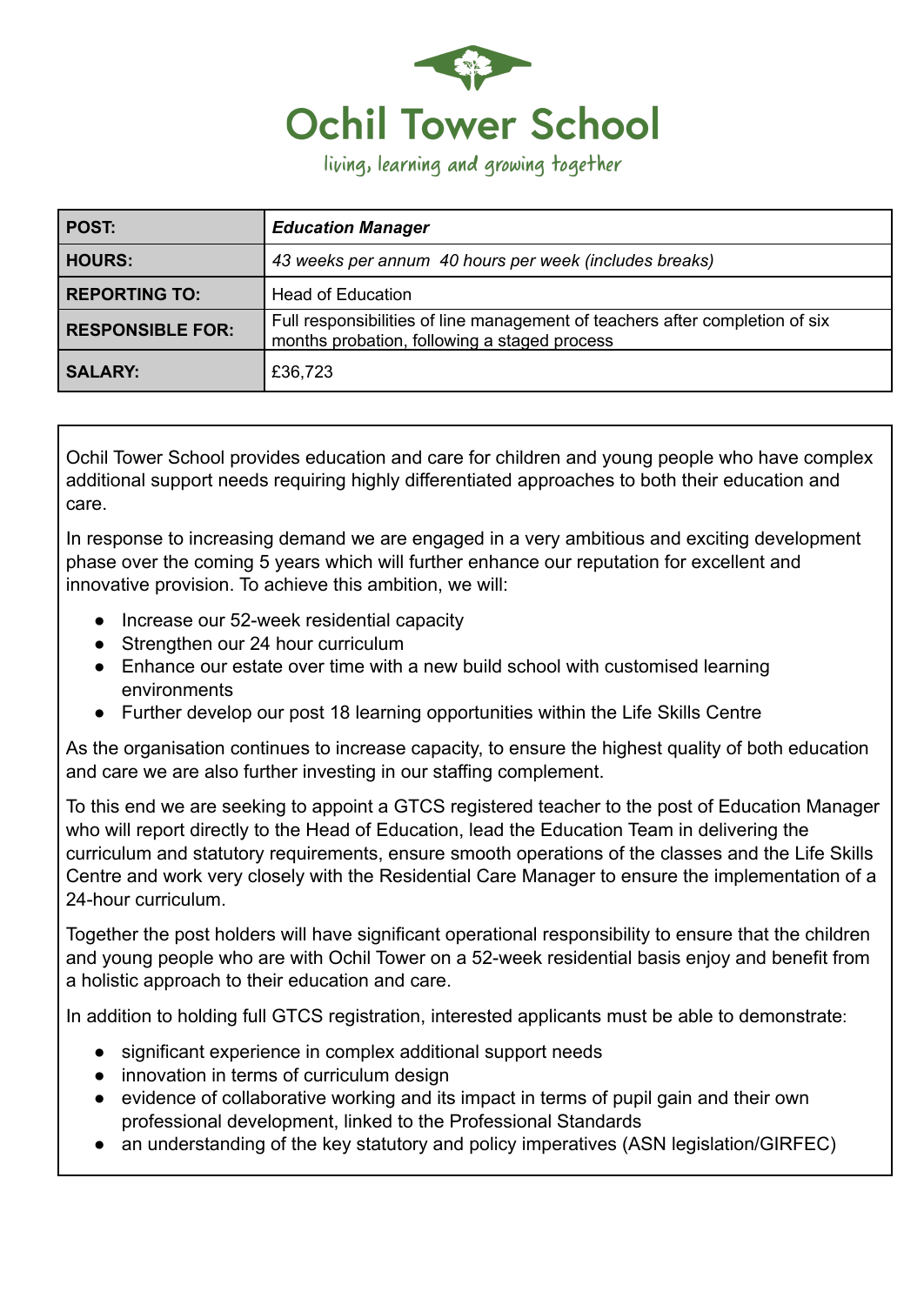# **ROLE PROFILE**

As indicated, Ochil Tower is looking to appoint an Education Manager who can enhance the capacity of the existing Senior Leadership Team to deliver on the strategic objectives of the school as we develop our excellent and innovative 52-week provision.

The anticipation is that you will have at least 5 years' experience of working in the field of complex additional support needs, either in a school or specialist service. Experience in a management role would be advantageous or the ability to clearly evidence your potential to take on this exciting leadership role. You will assume designated line management responsibility for the Teachers, under the direction of the Head of Education, within six months of taking up post, depending on previous experience.

In delivering on the expectations of the role you will evidence the Professional Knowledge and Understanding together with the Skills and Abilities as defined in the Standard for Middle Leadership as appropriate and relevant to the context of Ochil Tower under the direction of the Head of Education.

## **Understand and develop a strategic vision**

The successful candidate will:

- **●** Contribute to the shared strategic vision, ethos and aims of Ochil Tower
- **●** Contribute to an ongoing process of organisational evaluation and review
- **●** Work collaboratively with the Residential Care Manager to foster a collegiate approach between education and care colleagues
- **●** Co-facilitate the delivery of the objectives of the 52-week residential provision
- **●** Ensure that Learning for Sustainability is core to practice
- **●** Demonstrate a visible example of and commitment to personal professional development as a "lead learner"

## **Have knowledge and understanding of political, economic, sociological, technological, legal and environmental trends and developments to enhance positive outcomes for all learners**

The successful candidate will:

- Maintain a knowledge of all current developments which have an impact on practice and pupil learning at Ochil Tower
- Advise on any aspects which might impact on Ochil Tower in relation to quality processes, policies or practice

## **Have an enhanced and critically informed understanding of Curriculum**

The successful candidate will: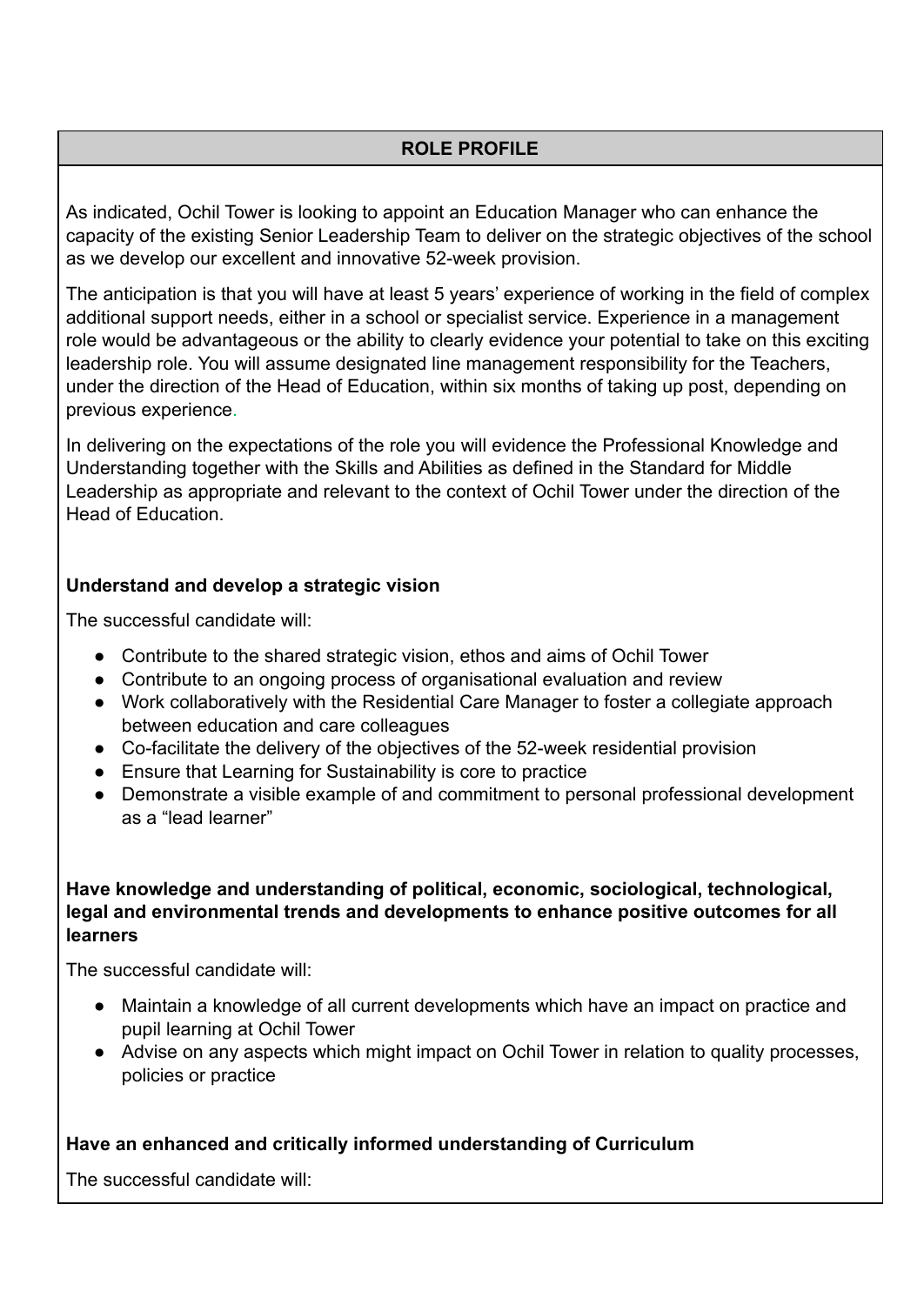- **●** Ensure that the 24-hour curriculum design for Ochil Tower is relevant to meeting the complex additional support needs of the children and young people and is underpinned by a clear rationale
- Demonstrate a clear understanding of the synergy between Curriculum for Excellence and GIRFEC in addressing complex additional support needs in both the school and residential setting
- **●** Support curriculum review to ensure needs continue to be best met and maximise individual pupil experiences
- Have direct responsibility of curriculum delivery by the Education Team
- **●** Show an awareness of and the ability to take account of, the implications of national guidance – e.g. Education Scotland, Child protection and Safeguarding, GIRFEC

## **Have knowledge and understanding of Leadership and Management related to your context**

The successful candidate will:

- **●** Lead the Education Team on the delivery of the 24 hour curriculum objectives, improvement planning and meeting statutory requirements
- **●** Contribute to and further enhance the professional capacity of the operational management team
- **●** Evidence and support effective collaborative working within the operational management team
- **●** Show an insight into multi-disciplinary working and its nuances at a operational management and practitioner level
- **●** Demonstrate effective and empowering line management of teachers and provide direct support to teachers to their line management of the Teaching Assistants.
- **●** Support innovation and diversity to best support pupil learning
- **●** Lead on professional learning for the Education Team
- Advice and lead on education based professional learning for the Care Team

# **Understand and demonstrate Political Insight**

The successful candidate will:

- Clearly demonstrate a current understanding of the role of independent special schools in meeting complex additional support needs
- Enthusiastically profile the contribution which Ochil Tower makes to the national scene
- Be aware of and responsive to both the visible and invisible dynamics between education and care within a residential school setting
- Evidence the above in daily practice

**Understand and demonstrate self-awareness and inspire and motivate others**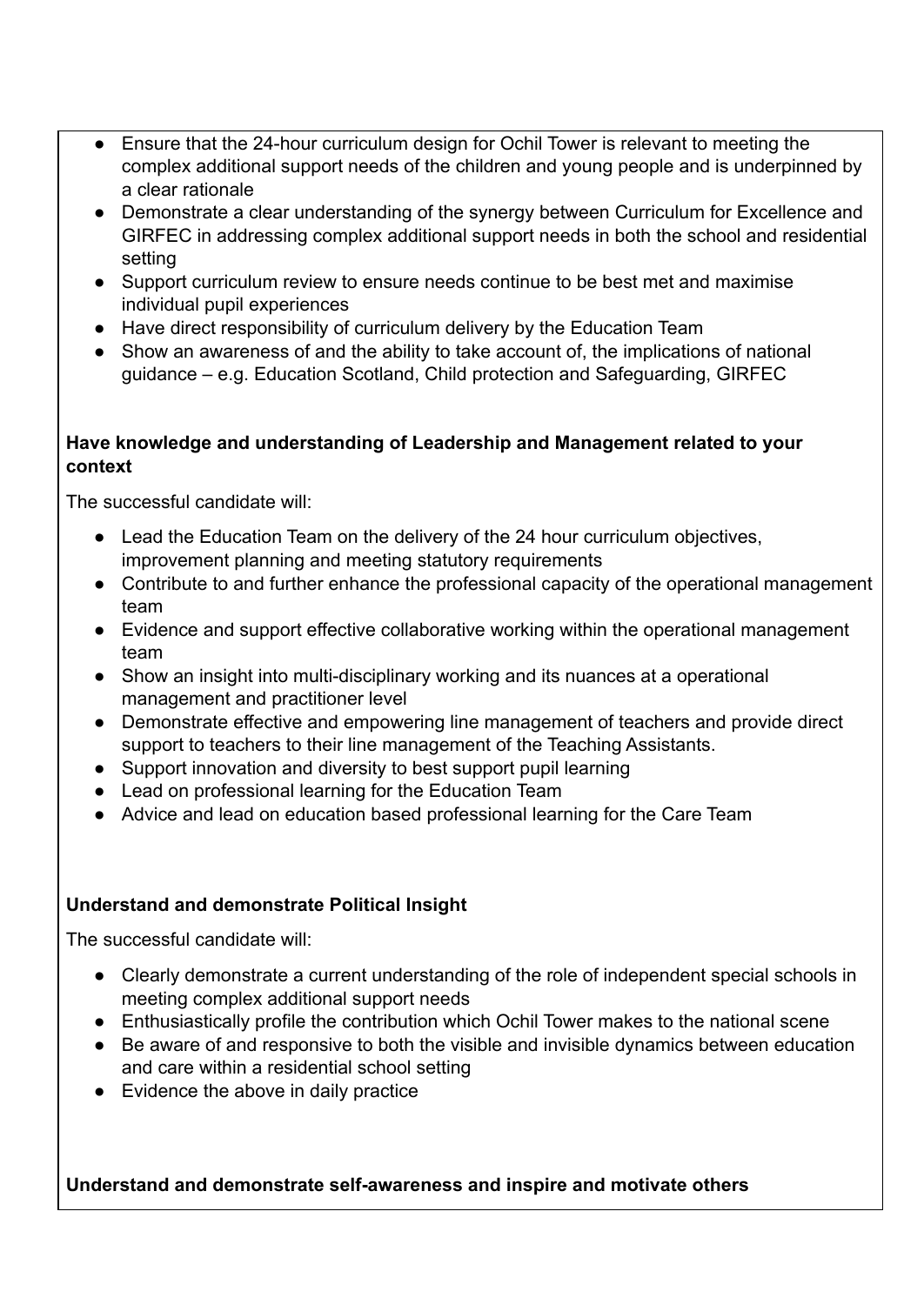The successful candidate will:

- **●** Demonstrate self-awareness through critical reflection and enquiry
- **●** Lead on professional development in the context of Professional Update for all teachers while the Head of Education will undertake PRD annual reviews and final sign off
- **●** Lead on professional development for the Education Team and undertake termly Reflective Professional Discussions with the Teachers.
- **●** Lead by example in terms of identifying and addressing unconscious bias and responses to protected characteristics
- **●** Contribute to the professional capital of the operational management team with a particular focus on decisions relating to achieving the goals of Ochil Tower School

## **Judge wisely and decide appropriately**

The successful candidate will:

- **●** Demonstrate consistently sound decision making
- **●** Show empathy and discretion as appropriate
- **●** Empower staff whilst validating the associated outcomes
- **●** Be alert to unconscious bias and the implications of protected characteristics
- **●** Be open to challenge and review and in turn being capable of appropriate and measured challenge

# **Communicate effectively**

The successful candidate will:

- **●** Evidence an ability to relate to a range of stakeholders, including parents, carers and colleagues from various disciplines and the wider school community
- **●** Demonstrate a high level of performance in oral presentation and written report writing
- **●** Have competent IT skills

# **SPECIFIC POST RESPONSIBILITIES**

In the context of the above the post holder will also:

- Deputise for the Head of Education as appropriate
- Represent the school at national events and local authority meetings as required by the Head of Education
- Lead on considerations of placement requests in conjunction with the Residential Care Manager for recommendation to the Heads of Education & Care
- Participate in the shared 'senior on call' system
- Provide class cover as necessary in response to teacher absence